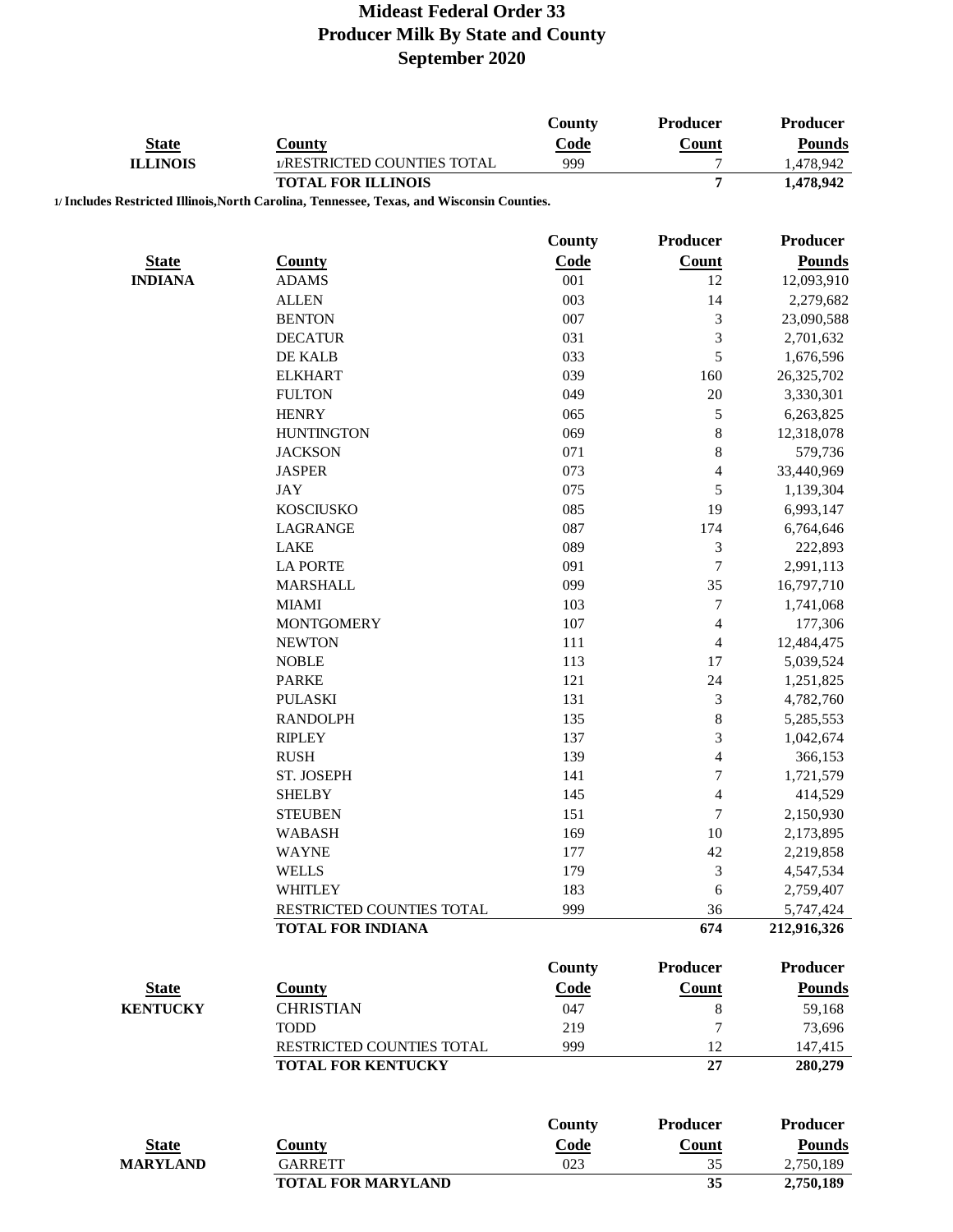|                 |                    | <b>County</b> | <b>Producer</b>             | Producer      |
|-----------------|--------------------|---------------|-----------------------------|---------------|
| <b>State</b>    | <b>County</b>      | Code          | <b>Count</b>                | <b>Pounds</b> |
| <b>MICHIGAN</b> | <b>ALCONA</b>      | 001           | 3                           | 499,435       |
|                 | <b>ALGER</b>       | 003           | $\overline{4}$              | 281,494       |
|                 | <b>ALLEGAN</b>     | 005           | 41                          | 28,905,904    |
|                 | <b>ALPENA</b>      | 007           | 16                          | 2,688,260     |
|                 | <b>ARENAC</b>      | 011           | 15                          | 7,597,505     |
|                 | <b>BARRY</b>       | 015           | 20                          | 28,661,760    |
|                 | <b>BERRIEN</b>     | 021           | 5                           | 2,476,468     |
|                 | <b>BRANCH</b>      | 023           | $\,$ 8 $\,$                 | 5,363,160     |
|                 | <b>CALHOUN</b>     | 025           | 18                          | 11,134,151    |
|                 | <b>CHARLEVOIX</b>  | 029           | $\sqrt{4}$                  | 476,018       |
|                 | <b>CHIPPEWA</b>    | 033           | 5                           | 370,188       |
|                 | <b>CLARE</b>       | 035           | 15                          | 4,230,208     |
|                 | <b>CLINTON</b>     | 037           | 37                          | 80,109,720    |
|                 | <b>EATON</b>       | 045           | 18                          | 1,694,732     |
|                 | <b>EMMET</b>       | 047           | $\ensuremath{\mathfrak{Z}}$ | 382,469       |
|                 | <b>GENESEE</b>     | 049           | $\overline{4}$              | 554,769       |
|                 | <b>GLADWIN</b>     | 051           | 3                           | 283,851       |
|                 | <b>GRATIOT</b>     | 057           | 29                          | 89,439,079    |
|                 | <b>HILLSDALE</b>   | 059           | $17\,$                      | 9,068,780     |
|                 | <b>HURON</b>       | 063           | 52                          | 84, 827, 124  |
|                 | <b>INGHAM</b>      | 065           | 19                          | 6,577,842     |
|                 | <b>IONIA</b>       | 067           | 29                          | 31,472,216    |
|                 | <b>IOSCO</b>       | 069           | 10                          | 2,702,613     |
|                 | <b>ISABELLA</b>    | 073           | 28                          | 14,932,859    |
|                 | <b>JACKSON</b>     | 075           | 15                          | 6,123,938     |
|                 | <b>KALAMAZOO</b>   | 077           | 6                           | 12,961,521    |
|                 | <b>KENT</b>        | 081           | 22                          | 10,835,050    |
|                 | <b>LAPEER</b>      | 087           | 14                          | 2,014,062     |
|                 | <b>LENAWEE</b>     | 091           | 17                          | 39,336,380    |
|                 | <b>LIVINGSTON</b>  | 093           | 9                           | 4,351,168     |
|                 | <b>MACOMB</b>      | 099           | 3                           | 157,455       |
|                 | <b>MASON</b>       | 105           | 7                           | 1,533,242     |
|                 | <b>MECOSTA</b>     | 107           | 15                          | 822,962       |
|                 | <b>MENOMINEE</b>   | 109           | $11\,$                      | 1,214,245     |
|                 | <b>MISSAUKEE</b>   | 113           | 34                          | 43,190,252    |
|                 | <b>MONTCALM</b>    | 117           | 39                          | 12,610,574    |
|                 | <b>MONTMORENCY</b> | 119           | $\overline{4}$              | 842,230       |
|                 | <b>MUSKEGON</b>    | 121           | 13                          | 14,086,050    |
|                 | <b>NEWAYGO</b>     | 123           | 35                          | 7,546,070     |
|                 | <b>OCEANA</b>      | 127           | $\overline{4}$              | 74,324        |
|                 | <b>OGEMAW</b>      | 129           | 28                          | 10,250,072    |
|                 | <b>OSCEOLA</b>     | 133           | 21                          | 13,462,168    |
|                 | <b>OSCODA</b>      | 135           | $8\phantom{1}$              | 538,889       |
|                 | <b>OTTAWA</b>      | 139           | 40                          | 47,149,201    |
|                 | PRESQUE ISLE       | 141           | 3                           | 434,085       |
|                 | <b>SAGINAW</b>     | 145           | 11                          | 3,970,263     |
|                 | <b>ST. CLAIR</b>   | 147           | $\,8\,$                     | 1,692,694     |
|                 | ST. JOSEPH         | 149           | 18                          | 3,281,356     |
|                 | <b>SANILAC</b>     | 151           | 69                          | 63,615,921    |
|                 | <b>SHIAWASSEE</b>  | 155           | 14                          | 4,588,497     |
|                 |                    |               |                             |               |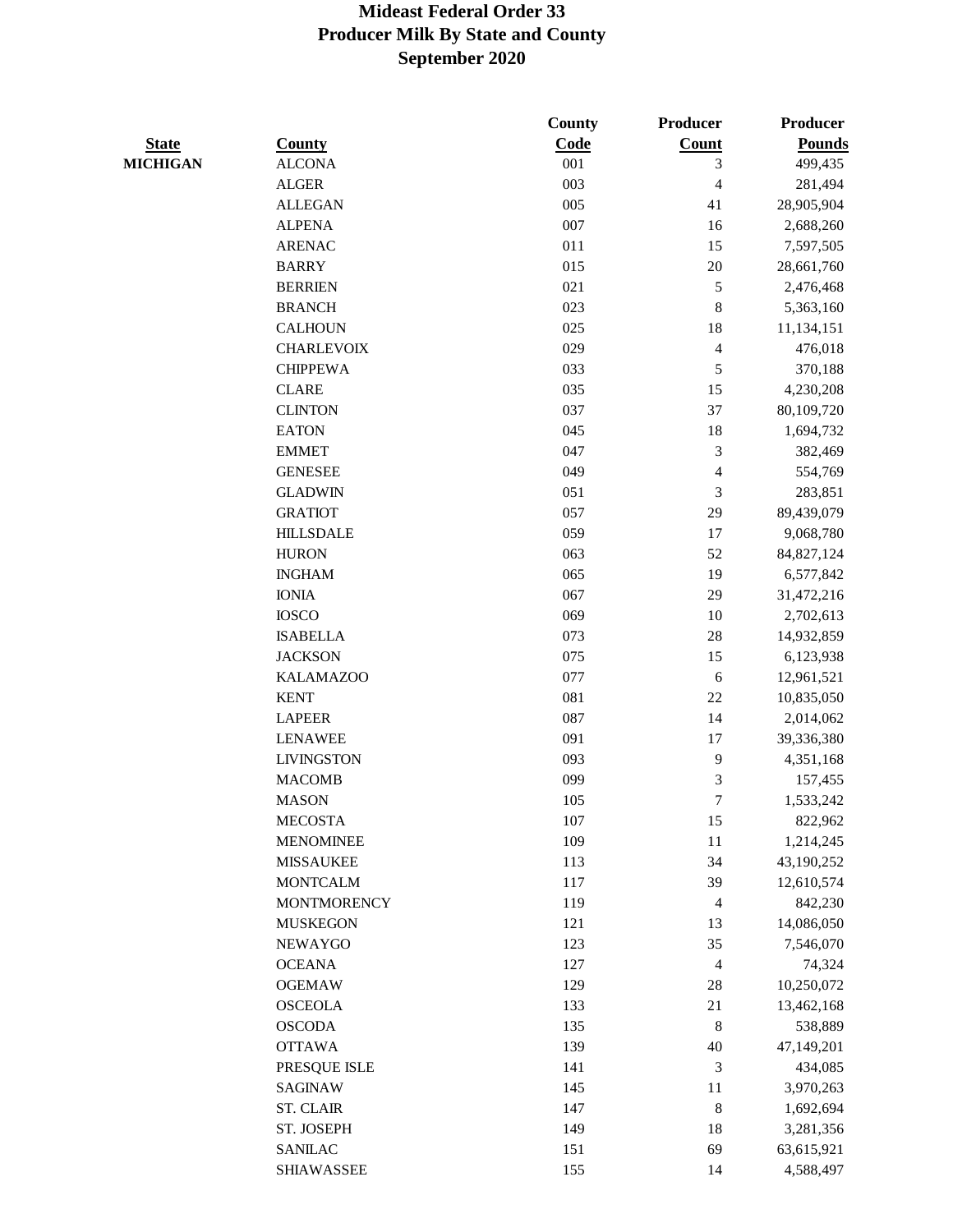|                 |                                                        | <b>County</b> | Producer         | <b>Producer</b>         |
|-----------------|--------------------------------------------------------|---------------|------------------|-------------------------|
| <b>State</b>    | <b>County</b>                                          | Code          | Count            | <b>Pounds</b>           |
| <b>MICHIGAN</b> | <b>TUSCOLA</b>                                         | 157           | 28               | 24,609,097              |
|                 | VAN BUREN                                              | 159           | 8                | 16,716,686              |
|                 | WASHTENAW                                              | 161           | 11               | 3,019,929               |
|                 | <b>WEXFORD</b>                                         | 165           | 9                | 664,929                 |
|                 | RESTRICTED COUNTIES TOTAL                              | 999           | 21               | 2,846,275               |
|                 | <b>TOTAL FOR MICHIGAN</b>                              |               | 948              | 769,270,190             |
|                 |                                                        |               |                  |                         |
|                 |                                                        | <b>County</b> | Producer         | <b>Producer</b>         |
| <b>State</b>    | <b>County</b>                                          | Code          | Count            | <b>Pounds</b>           |
| <b>NEW YORK</b> | <b>CATTARAUGUS</b>                                     | 009           | 38               | 18,938,850              |
|                 | <b>CHAUTAUQUA</b>                                      | 013           | 70               | 20,457,040              |
|                 | <b>ERIE</b>                                            | 029           | 7                | 2,505,411               |
|                 | <b>LIVINGSTON</b>                                      | 051           | 5                | 4,964,027               |
|                 | <b>STEUBEN</b>                                         | 101           | 5                | 5,324,931               |
|                 | <b>WYOMING</b>                                         | 121           | 8                | 18,718,076              |
|                 | RESTRICTED COUNTIES TOTAL<br><b>TOTAL FOR NEW YORK</b> | 999           | 3<br>136         | 4,098,189<br>75,006,524 |
|                 |                                                        |               |                  |                         |
|                 |                                                        | <b>County</b> | Producer         | Producer                |
| <b>State</b>    | <b>County</b>                                          | Code          | Count            | <b>Pounds</b>           |
| <b>OHIO</b>     | <b>ADAMS</b>                                           | 001           | 8                | 608,331                 |
|                 | <b>ALLEN</b>                                           | 003           | 3                | 610,593                 |
|                 | <b>ASHLAND</b>                                         | 005           | 39               | 9,645,584               |
|                 | <b>ASHTABULA</b>                                       | 007           | 17               | 6,372,309               |
|                 | <b>ATHENS</b>                                          | 009           | $\overline{4}$   | 185,814                 |
|                 | <b>AUGLAIZE</b>                                        | 011           | 26               | 4,172,080               |
|                 | <b>BELMONT</b>                                         | 013           | 7                | 650,951                 |
|                 | <b>BROWN</b>                                           | 015           | $\boldsymbol{7}$ | 536,762                 |
|                 | <b>CARROLL</b>                                         | 019           | $20\,$           | 1,183,264               |
|                 | <b>CHAMPAIGN</b>                                       | 021           | 7                | 591,283                 |
|                 | <b>CLARK</b>                                           | 023           | $\overline{4}$   | 7,396,145               |
|                 | <b>CLINTON</b>                                         | 027           | 3                | 131,191                 |
|                 | <b>COLUMBIANA</b>                                      | 029           | 53               | 9,359,463               |
|                 | <b>COSHOCTON</b>                                       | 031           | 25               | 3,260,952               |
|                 | <b>CRAWFORD</b>                                        | 033           | 7                | 2,463,051               |
|                 | <b>DARKE</b>                                           | 037           | 24               | 6,284,635               |
|                 | <b>DEFIANCE</b>                                        | 039           | 8                | 6,452,397               |
|                 | <b>DELAWARE</b>                                        | 041           | 3                | 162,840                 |
|                 | <b>FAYETTE</b>                                         | 047           | 4                | 793,757                 |
|                 | <b>FULTON</b>                                          | 051           | 5                | 5,390,960               |
|                 | <b>GEAUGA</b>                                          | 055           | 34               | 3,655,188               |
|                 | <b>GREENE</b>                                          | 057           | 3                | 780,295                 |
|                 | <b>HANCOCK</b>                                         | 063           | 3                | 1,510,794               |
|                 | <b>HARDIN</b>                                          | 065           | 8                | 15,548,614              |
|                 | <b>HARRISON</b>                                        | 067           | 4                | 163,367                 |
|                 | <b>HENRY</b>                                           | 069           | 5                | 2,726,776               |
|                 | <b>HIGHLAND</b>                                        | 071           | $25\,$           | 2,244,261               |
|                 | <b>HOLMES</b>                                          | 075           | 131              | 8,348,166               |
|                 | <b>HURON</b>                                           | 077           | 39               | 4,310,178               |
|                 | <b>JEFFERSON</b>                                       | 081           | 6                | 400,225                 |
|                 | <b>KNOX</b>                                            | 083           | $26\,$           | 4,592,026               |
|                 | <b>LICKING</b>                                         | 089           | 6                | 5,240,548               |
|                 | <b>LOGAN</b>                                           | 091           | 24               | 2,914,531               |
|                 | <b>LORAIN</b>                                          | 093           | 9                | 954,332                 |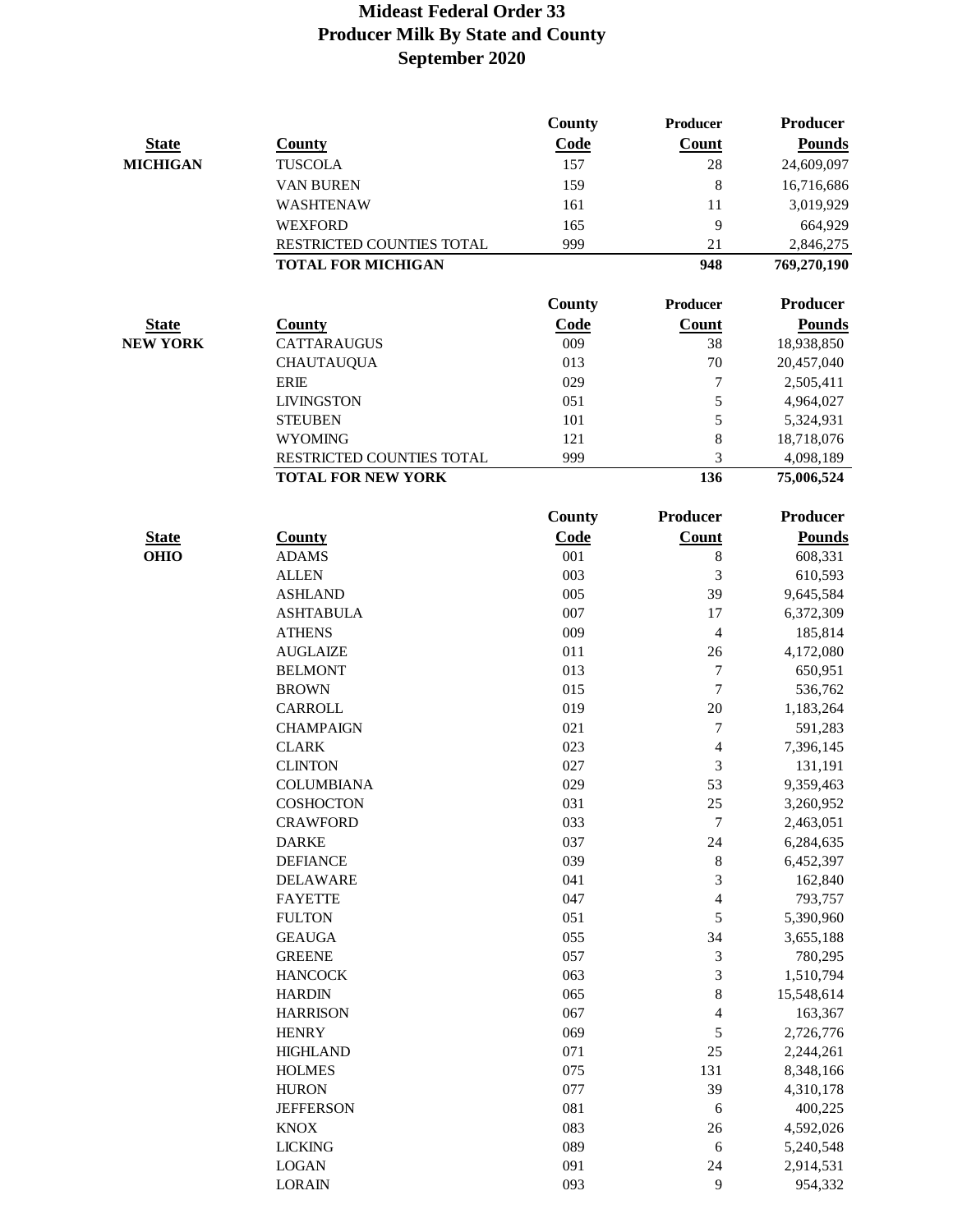|              |                           | County        | Producer        | Producer        |
|--------------|---------------------------|---------------|-----------------|-----------------|
| <b>State</b> | <b>County</b>             | Code          | Count           | <b>Pounds</b>   |
| <b>OHIO</b>  | <b>MADISON</b>            | 097           | 7               | 9,037,077       |
|              | <b>MAHONING</b>           | 099           | 24              | 6,621,945       |
|              | <b>MEDINA</b>             | 103           | 10              | 1,600,990       |
|              | <b>MEIGS</b>              | 105           | 3               | 244,562         |
|              | <b>MERCER</b>             | 107           | 60              | 20,617,159      |
|              | <b>MIAMI</b>              | 109           | 7               | 462,499         |
|              | <b>MONROE</b>             | 111           | $\epsilon$      | 580,623         |
|              | <b>MORGAN</b>             | 115           | $\epsilon$      | 600,700         |
|              | <b>MORROW</b>             | 117           | 5               | 2,387,233       |
|              | <b>MUSKINGUM</b>          | 119           | 9               | 936,665         |
|              | <b>PAULDING</b>           | 125           | 6               | 16,017,865      |
|              | <b>PICKAWAY</b>           | 129           | 6               | 3,393,059       |
|              | <b>PORTAGE</b>            | 133           | 6               | 2,243,149       |
|              | <b>PREBLE</b>             | 135           | 7               | 940,078         |
|              | <b>PUTNAM</b>             | 137           | 8               | 3,863,925       |
|              | <b>RICHLAND</b>           | 139           | 105             | 7,788,981       |
|              | <b>ROSS</b>               | 141           | 9               | 818,353         |
|              | <b>SANDUSKY</b>           | 143           | 7               | 547,794         |
|              | <b>SHELBY</b>             | 149           | 28              | 6,608,362       |
|              | <b>STARK</b>              | 151           | 49              | 9,596,598       |
|              | <b>TRUMBULL</b>           | 155           | 17              | 3,076,040       |
|              | TUSCAWARAS                | 157           | 116             | 10,915,878      |
|              | <b>UNION</b>              | 159           | 6               | 805,675         |
|              | <b>VAN WERT</b>           | 161           | 6               | 7,546,930       |
|              | <b>WASHINGTON</b>         | 167           | 13              | 2,112,895       |
|              | <b>WAYNE</b>              | 169           | 168             | 38,635,104      |
|              | <b>WOOD</b>               | 173           | 3               | 1,409,980       |
|              | <b>WYANDOT</b>            | 175           | 4               | 667,992         |
|              | RESTRICTED COUNTIES TOTAL | 999           | 26              | 22,053,327      |
|              | <b>TOTAL FOR OHIO</b>     |               | 1,324           | 301,773,101     |
|              |                           | <b>County</b> | <b>Producer</b> | <b>Producer</b> |
| <b>State</b> | <b>County</b>             | Code          | Count           | <b>Pounds</b>   |
| PENNSYLVANIA | <b>ARMSTRONG</b>          | 005           | 16              | 2,315,060       |
|              | <b>BEAVER</b>             | 007           | 18              | 952,119         |
|              | <b>BRADFORD</b>           | 015           | 6               | 806,480         |
|              | <b>BUTLER</b>             | 019           | $22\,$          | 3,050,827       |
|              | <b>CAMBRIA</b>            | 021           | 7               | 1,539,652       |
|              | <b>CENTRE</b>             | 027           | 4               | 131,824         |
|              | <b>CHESTER</b>            | 029           | 22              | 891,376         |
|              | <b>CLARION</b>            | 031           | 13              | 1,994,871       |
|              | <b>CLEARFIELD</b>         | 033           | 10              | 961,897         |
|              | <b>CLINTON</b>            | 035           | 12              | 108,374         |
|              | <b>CRAWFORD</b>           | 039           | 86              | 17,326,211      |
|              | <b>ELK</b>                | 047           | $\,$ 8 $\,$     | 524,027         |
|              | <b>ERIE</b>               | 049           | 37              | 3,788,557       |
|              | <b>FAYETTE</b>            | 051           | 17              | 2,034,029       |
|              | <b>FOREST</b>             | 053           | 3               | 208,596         |
|              | <b>INDIANA</b>            | 063           | 35              | 6,117,201       |
|              | <b>JEFFERSON</b>          | 065           | $18\,$          | 1,843,496       |
|              | <b>LANCASTER</b>          | 071           | 50              | 1,338,864       |
|              | <b>LAWRENCE</b>           | 073           | 28              | 5,784,322       |
|              | <b>MERCER</b>             | 085           | 42              | 5,199,090       |
|              | <b>SOMERSET</b>           | 111           | 84              | 7,301,237       |
|              | <b>VENANGO</b>            | 121           | $\overline{4}$  | 678,647         |
|              |                           |               |                 |                 |